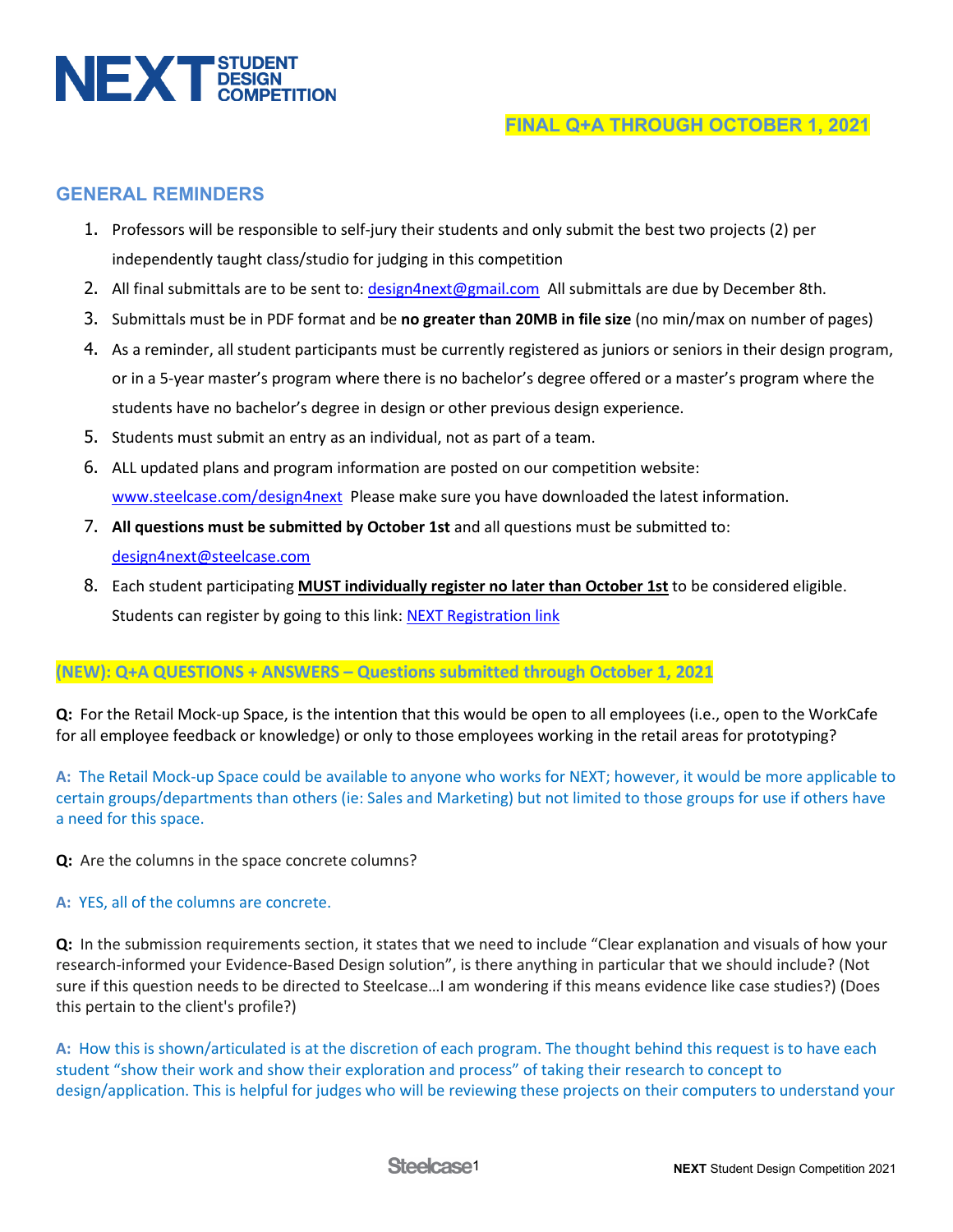process without the ability of the student to verbally communicate it. Please review the submissions from last year's winner and four additional semifinalists on our competition website to see how they did this ( [NEXT website](https://www.steelcase.com/discover/information/architects-and-designers/next-student-design-competition/#winners-and-judges_winner) ); however, please know these are examples only and we are not advocating you do it the same way as they have done.

**Q:** On the 7th floor there is a recess on the West wall on the southern end as well recesses on the South wall on the eastern portion, could they be furred out if necessary?



**A:** Yes, that would be permitted.

**Q:** The restroom shown on the 8th floor plan appears inadequate for an Assembly Occupancy, which might be the occupancy for large events on this level. Are we to assume that this code issue will be resolved outside the project scope? Or must students add restrooms to the 8th floor plan within the tenant space?

**A:** The restrooms are out of scope for this competition…nothing needs to be added. You are correct that this would need to be revised in reality; however, we remove restrooms and core building elements from this competition because we want the students on focusing all their attention and creativity on the workplace design instead.

**Q:** When working in Revit and cutting a section through the building, there is a 7<sup>th</sup> floor level at elevation 0, a 7<sup>th</sup> floor raised level at 1'-0", and the 8<sup>th</sup> floor at 12'-0". In the building information, it states that the slab to slab dimension is 11'-6". However, the section creates an 11'-0" slab to slab dimension. Which dimension are we to use; Revit file or building information? This is also causing the doors and the columns to be off at the bases. (See attached images.)

**A:** The actual built environment for the space that was used for this competition has a raised floor installed. That was removed for this competition and that must have affected the Revit files accordingly. Our apologies for any inconvenience this is causing your students. For this competition, please use the dimensions as stated in the "Contest Overview + Program document" on page 5. The slab to slab dimension should be 11'-6".

**Q:** If the raised floor on the 7th level was not actually removed, as it appears to be for us. Do we leave it as is? If so, then the floor to ceiling will be 11'-0". Is that Ok in terms of the requirements?

**Q:** If we are required to remove the raised floor to maintain the 11"-6" slab to slab them we will have to make the same adjustments for the column and all the other things that currently touch the floor. I guess the basic question is do we remove the raised floor or do we leave it as is?

A: Concerning the Revit file on the 7<sup>th</sup> floor and raised floor conditions, the students may maintain as is at 11'-0" slab to slab with the raised floor or if they have already revised their Revit drawings to match the stated 11'-6" slab to slab dimensions, either option is permitted. We do not wish to have students do any additional and unnecessary work on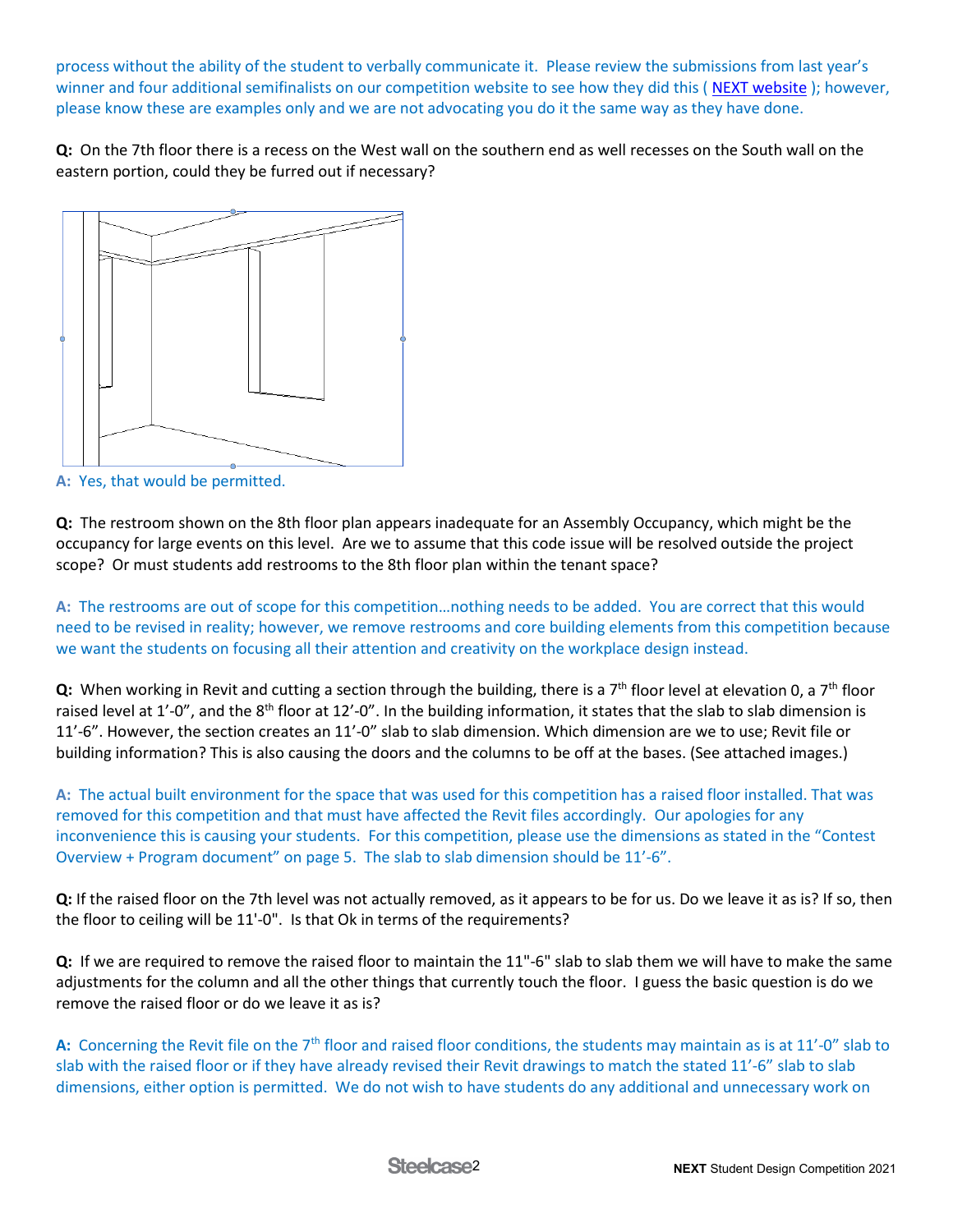the Revit file/slab to slab dimensions if they haven't already addressed this. The final dimension used by students will not be an evaluation criteria for the competition.

**Q:** Can the Wild Card Space square footage be divided into multiple spaces that total the allowed square footage?

**A:** There is no total allowed SF stated for the Wild Card space. The square footage for this space is to be determined by the student. If your student wishes to divide their Wild Card space into multiple spaces, that is allowed since we have not put any parameters on this space.

**Q:** Can the spaces be divided into multiple spaces, for example, the Retail Space and the Product Storage Space?

**A:** If this meets your design intent and the requirements of the required spaces have been met, then yes; however, please note, each space that is divided must meet the originally stated square footage requirements for those spaces.

**Q:** Can we use the rooftop for our wildcard space?

**A:** No. There is plenty of flexibility provided in the plan for this.

**Q:** Can we remove any wall panels in the existing conditions?

**A:** No. The existing walls are either on the perimeter to the exterior or against the NIC areas . They should remain.

**Q:** Can we change any existing doors? Mainly the ones going to the deck?

**A:** There is only one location where we have allowed a door change that has been provided in the Q+A we have already published. Please review. No doors to the deck may be changed.

**Q:** On the 8th floor, where do the south facing doors lead too?

**A:** The doors that are south facing all lead to NIC areas to either the south terrace that is NIC or other interior NIC areas.

**Q:** Can we remove/infill any of the existing interior doors on the 8<sup>th</sup> floor? Mainly the two double doors opening into the adjacent hatched area.

**A:** As mentioned above, all doors are to remain with the exception of the one location we indicated where the door could be moved in the prior Q+A. Please review.

**Q:** The existing building has skylights. In the Q&A, it is stated that students may not add skylights. But what about the existing skylights? Can students continue to design natural lighting with the existing skylights as shown in Google Earth?

**A:** The existing skylights should remain and are intended to be incorporated into the design as you've articulated. We want the students to work with the existing condition versus adding additional skylights; therefore, no skylights should be added. Does this answer your question?

**Q:** Can the small conference rooms/enclaves be open or do they need to be enclosed?

**A:** These should be enclosed spaces. As mentioned, these are to be used when privacy is needed and/or when focus work away from the open plan work setting is needed. These spaces would also be used for video calls and having it enclosed would be beneficial to not disrupt others in the open. Please consider providing a variety of solution options for these spaces to provide a diversity of choice based on different user needs and/or posture choice. For similar

Steelcase<sub>3</sub>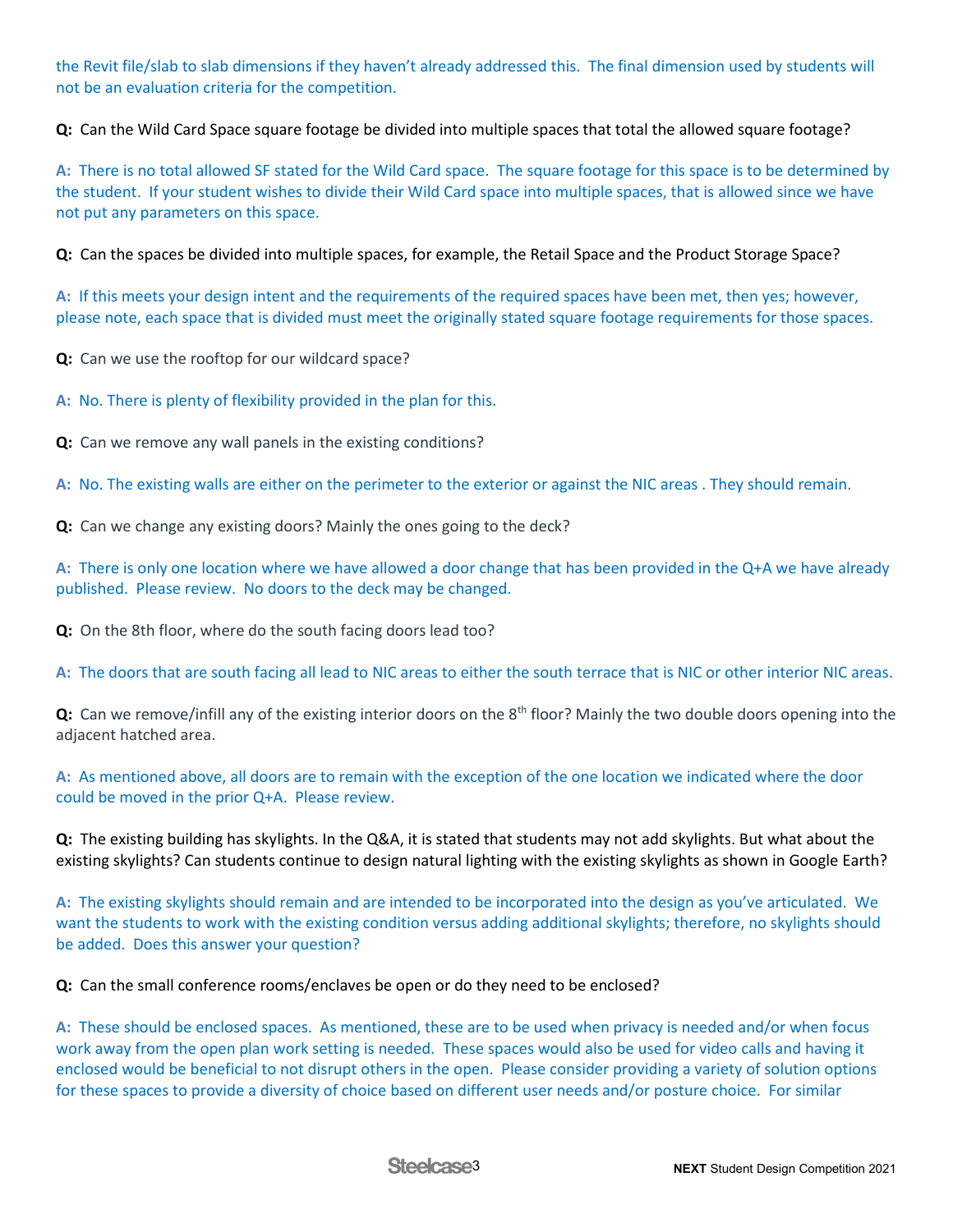workspaces, you are free to provide small teaming spaces in additional open areas or adjacent to team/department spaces where privacy is not needed. The WorkCafe is another space where these types of spaces would be useful.

**Q:** Is there a restriction on the furniture used in the "workstations"? Can this be a lounge chair with a side table? A table and chairs? Or does it need to be a traditional desk?

**A:** These "Open Office / Individual Work Areas" are intended to be a primary work zone for individuals (as noted 27 are assigned and 15 are unassigned/shared); however, regardless if owned or shared they need to support someone and their work process. The space allocation for these is a minimum 36 SF per user and an ergonomic ("office chair") would be more appropriate for longer term sit and posture than a lounge chair and side table. There is plenty of opportunity to provide informal/ancillary spaces like you are describing for in in-between spaces or social spaces that are more temporary use. Regarding "traditional desk", there are numerous options available as inspiration in our Planning Ideas section of our website. We have options that are more conventional and all the way to very progressive. You might search our options by using the (Benching + Desking) or (Panel Systems + Beam) options in the (Setting) grouping of the Planning Ideas resource.

**Q:** Do we still plan around, for example, the 8th floor restroom? Or can we place a room there even if the shaded outdoor that leads to a restroom is there?

**A:** No. As mentioned in our published Q+A to date, this area is considered NIC and should not be modified.

**Q:** Can we add more windows?

**A:** No.

**Q:** Because some employees will be working remotely, do we need to provide two digital screens in a conference room? Assuming those physically present are using a digital screen to present, so another one would be needed for those working remotely to be able to join in on the meeting?

**A:** That would a good idea. As stated in the program document, there is a need for video calls and/or telepresence meetings in certain settings.

**Q:** Since this is a hybrid in-person and work from home space, what is the average number of employees present in the office every day?

**A:** Undetermined, please plan to accommodate the number of employees and number of required spaces as mentioned in the program document.

**Q:** What is the 8th floor terrace railing like? Can we change it out?

**A:** Here are two pictures that shows the railing on the north terrace on the  $8<sup>th</sup>$  floor.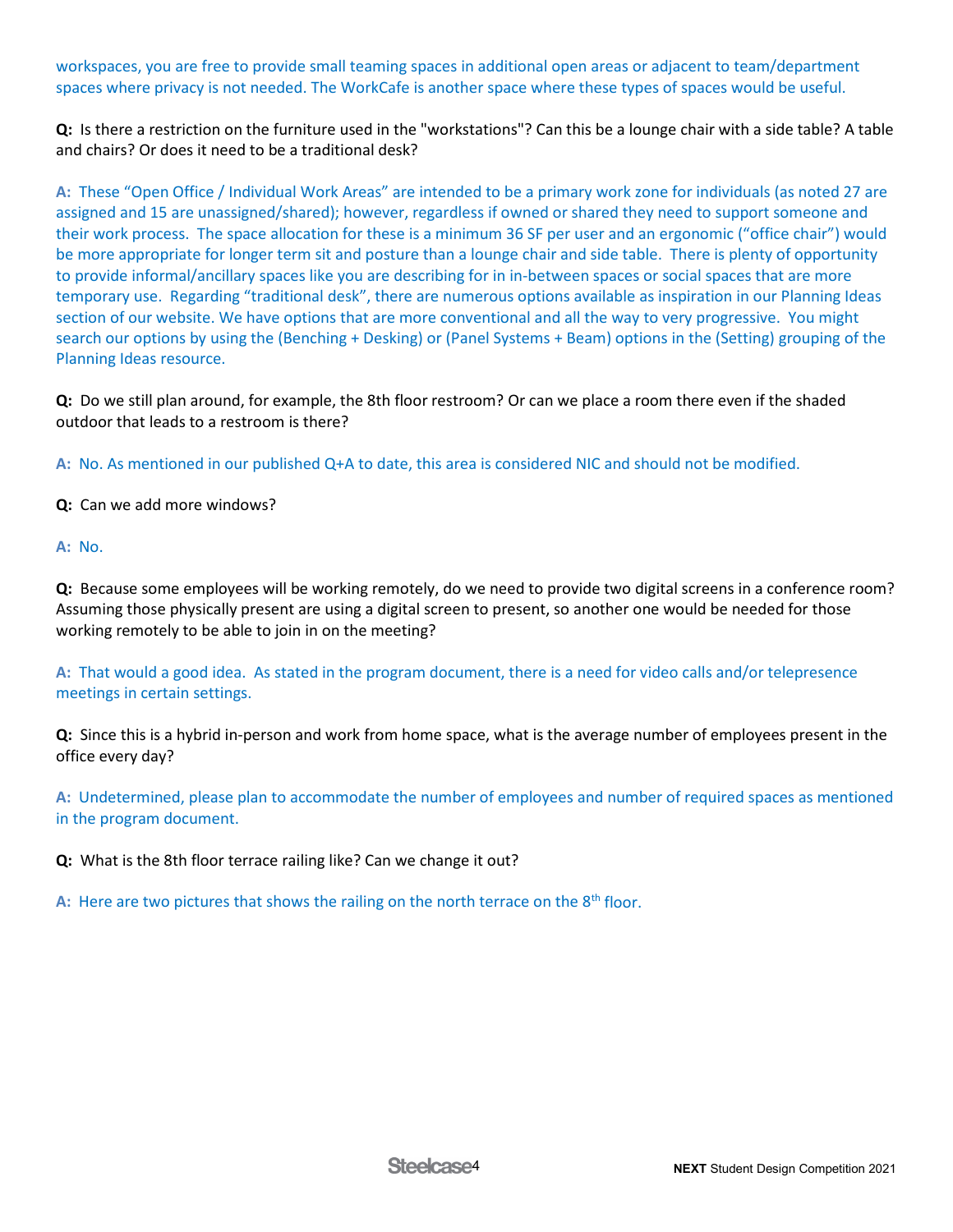



**Q:** Are there bathrooms on the 8th floor?

**A:** YES. Please review the plan and also review the prior published Q+A as there are responses regarding the bathroom on the the 8<sup>th</sup> floor. Also, this bathroom is in the NIC area.

**Q:** Are we allowed to move the existing structural columns?

## **A:** NO

**Q:** Are section cuts or elevations views needed for final project, or just the floor plan itself?

**A:** Please see #19. on page 3 of the "2021 Contest Background and Judging Criteria. This lists everything that is required with the submission; however, to answer your question, this is what it states:

• A minimum of one elevation section is required to illustrate the stair design and how the 7th and 8th floor flow together

**Q:** Do we need to specify any sort of ADA specifications on floor plan?

**A:** NO; however, all ADA codes and guidelines should be met. Also, please review the already published Q+A regarding a question regarding ADA and/or equal access.

**Q:** Is the Retail Mockup Space intended to be open to visitors of the building or more for employee use?

**A:** This space is intended for employees – it is not a retail location that is open to the public. This is a space where the NEXT team will mock-up and test different retail ideas/concepts that will go into retail stores.

**Q:** There are doors on the 8th floor leading to spaces that are NIC. Do we need to maintain access to them? It seems to make sense to maintain the access to the bathroom, but we are questioning the access to the south terrace.

Steelcase<sub>5</sub>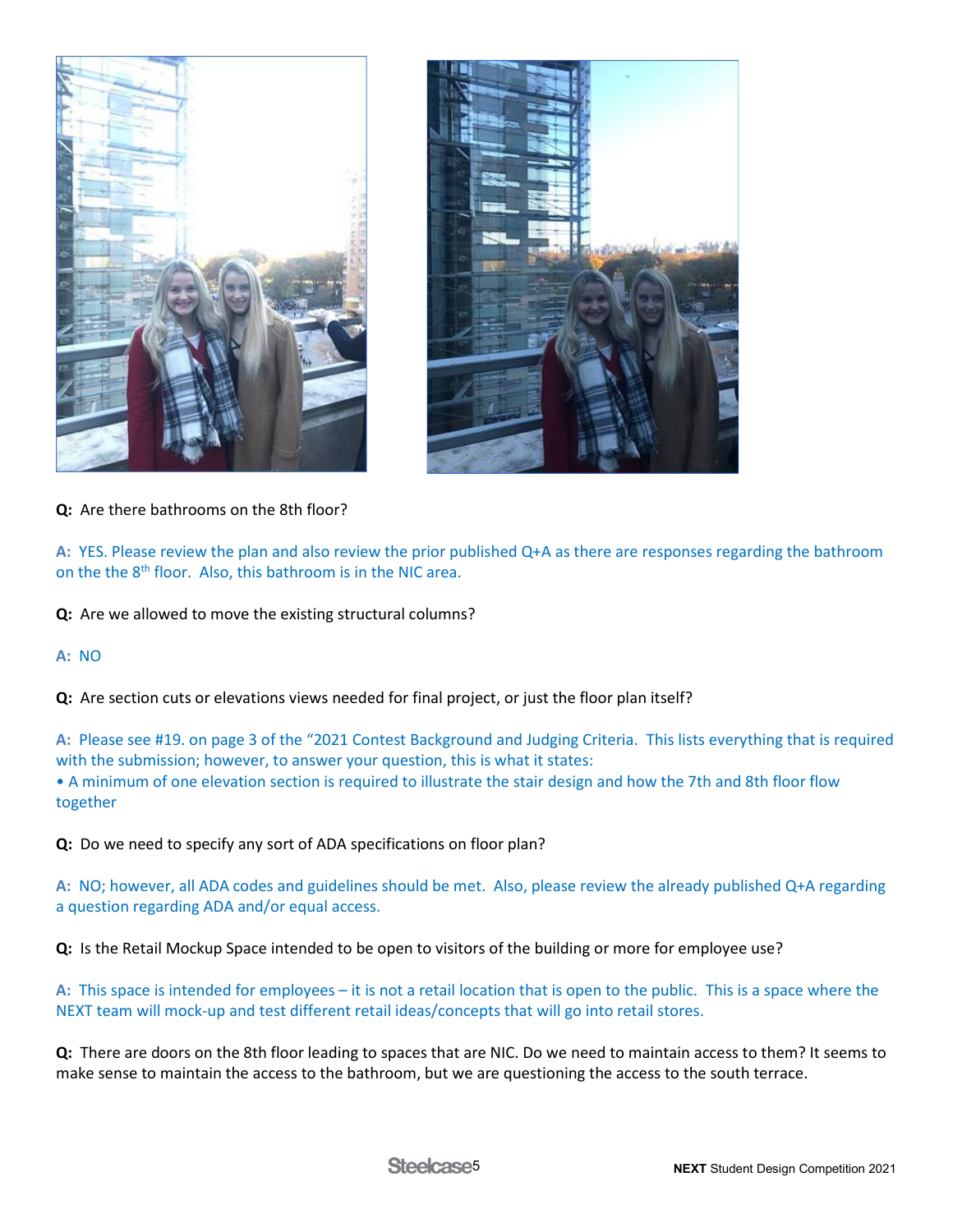**A:** Per our responses in the prior published Q+A, these doors are to remain and no modifications should be made to the NIC areas.

**Q:** Do the Photo and Video Studio require controlled artificial lighting or a mix of artificial and natural lighting options?

**A:** There is no RCP required for this space. Students may make any assumptions here on their lighting choices.

**Q:** What history about the building can be shared?

**A:** We have no building history. This is not part of the scope for this interior design competition and students may make any assumptions here.

**Q:** Are there any images of the 7th and 8th floors that can be shared? Particularly the views standing in the space and looking outside.

A: Here are views we have looking out from the 7<sup>th</sup> floor:





Looking out the north windows angled to the NE

Looking out the northeast corner.

Steelcase<sub>6</sub>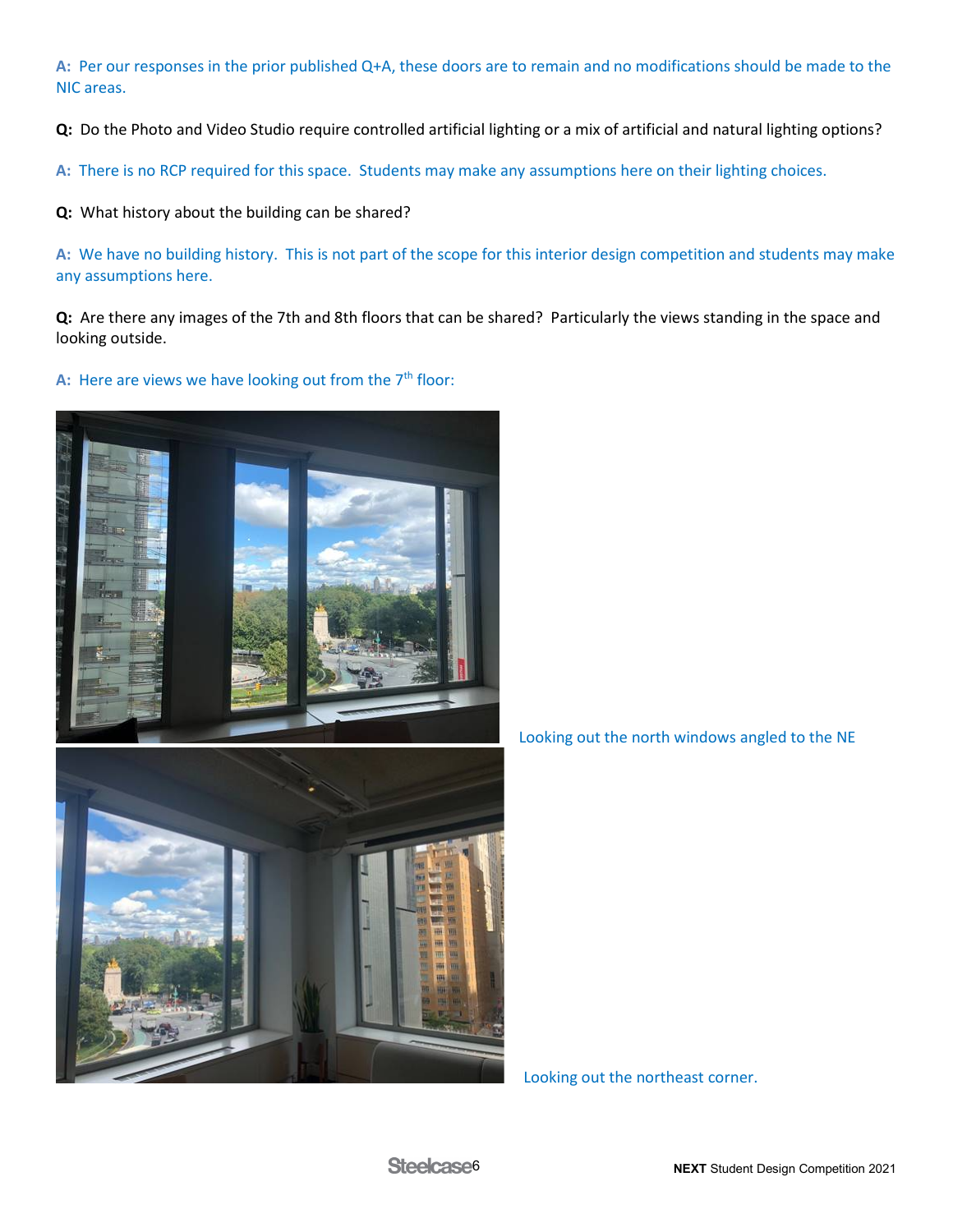

Looking out the northeast corner.



Looking out the north windows.

**Q:** Can skylights or other roof penetrations be suggested?

**A:** Please see the already published Q+A regarding skylights. The existing skylights should remain; however, no new skylights may be added.

**Q:** We assume the columns unalign intentionally per the Revit model?

**A:** Please leave the columns as they are in the Revit file.

**Q:** Please confirm any specified flooring, wallcoverings and wall coatings, ceiling finishes, etc fall do not fall into the 20% of custom since Steelcase does not offer these applications of surfaces?

**A:** These are completely left to the discretion of the student. The 20% custom only falls within specified (furniture).

**Q:** Are we able to specify materials and surfaces that have already been tested on Steelcase products - via Customer's Own Material site - without counting towards the 20% custom allowance?

Steelcase<sub>7</sub>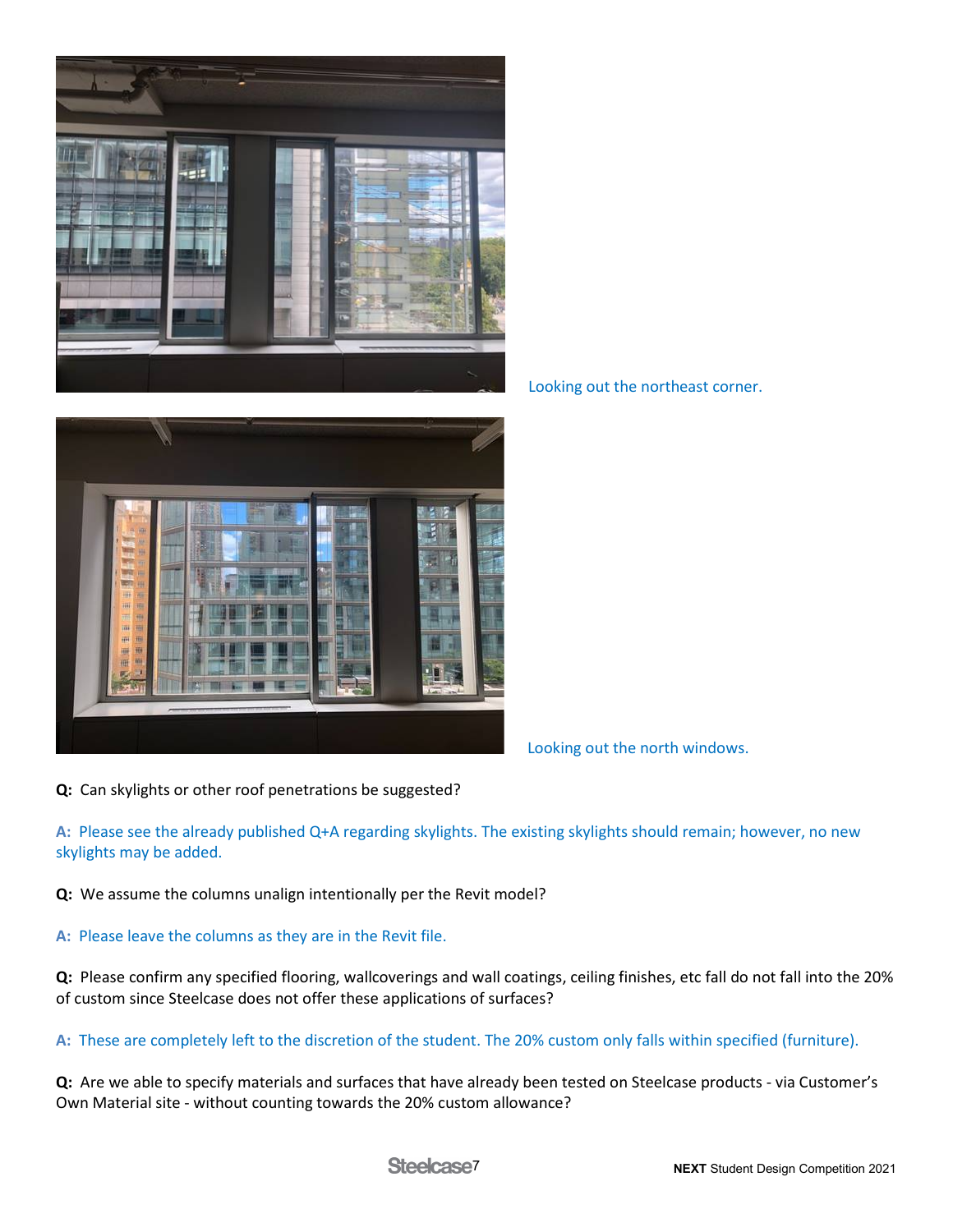### **A:** Yes

**Q:** If we use COM and COS (Customer's own Materials/Surfaces) outside of the pretested materials and surfaces noted on the COM site, does that count towards the maximum 20% custom requirement?

**A:** No. Surface materials are left to the discretion of the student; however, we have many wonderful finished provided by Steelcase, Designtex, and Designtex Surface Imaging.

**Q:** Are the two sets of double doors in the SE corner of the 8th floor required to be operable for the south roof area?

**A:** Yes.

**Q:** Given previous answers to the HVAC, we assume we may remove the window sill/shelf/bench on the North and East walls of the 7th floor for the purposes of this competition?

## **A:** This should remain as is.

**Q:** In lieu of this HVAC system, we will assume and account for another type of perimeter HVAC system in its place.

**A:** Any additional HVAC is left to the discretion of the student.

**Q:** If there are no offices or workstations planned for the 8th floor is it necessary to include a resource room? In this scenario, would it be possible to place two resource spaces on the 7th floor?

**A:** If you are asking if we are requiring that workstations and/or offices be on the 8th floor, the answer is no. We have no requirements for where required spaces are planned on either floor with the exception of the suggested agencies.

**A:** Any floor that has workstations and offices must have a resource room on that floor.

A: If your student's design intent is to not have any workstations/offices on the 8<sup>th</sup> floor, they would be permitted to have both resource rooms be on the  $7<sup>th</sup>$  floor.

**Q:** My students would like to know if they need to keep the clearance in front of the doors (keeping the access) to the South Terrace or to assume that the doors are not restricting the use of the wall and may build a space directly in front of the doors (rather than designing a corridor in front of the doors).

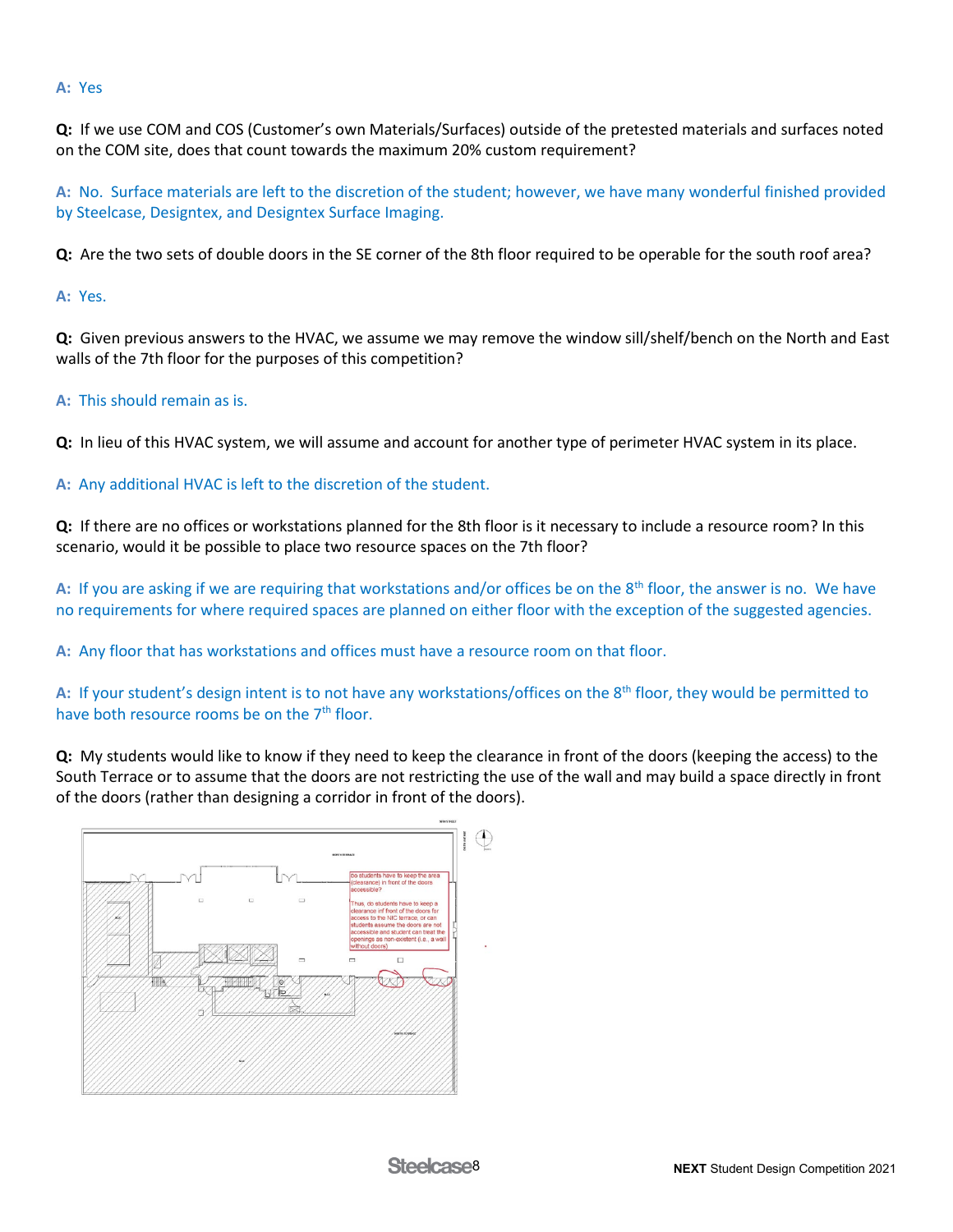**A:** The doors shown in your graphic should remain. This is the built condition and the NEXT occupants would have access to the south terrace. We only have this area as not in contract (NIC) to reduce the amount of space the students have to design and provide solutions for; however, it is still part of the overall workplace for NEXT – just not in scope for this competition. The doors need to remain and access through these doors should be provided.

**Q:** If a sink is required for the mock up space, does this mean we have to place this space on the outer wall of the bathrooms due to plumbing?

**A:** Please assume that plumbing can be routed to any location in the space. We do not want to limit any creativity by confining your students to this location only.

**Q:** And by extension, do students need to locate any plumbing close to bathrooms, or can plumbing fixtures sit in any location on the floors?

**A:** Per mention above, plumbing can be in any location.

**Q:** In piercing the slab between the 7th and 8th floor to place the staircase, are there any limitations in the area of the opening? (other than the logical location of structural beams between columns). Should the opening between 7th and 8th floor be limited to the footprint of the monumental staircase? or can we allow for a larger opening that connects spatially and visually both floors?

**A:** There are no limitations here other than working within the columns as you have identified.

**Q:** Should we assume that NEXT users with special mobility needs depend on the building's public elevators to move between 7th and 8th floor?, or are students open to explore accessible ways to connect the 7th and 8th floors allowing all users to enjoy the spatial experience of moving between all spaces of NEXT workplace? For instance, small elevators and lifts.

**A:** That would be allowed.

**(NEW): Q+A QUESTIONS + ANSWERS – Questions submitted through September 24, 2021**

**Q:** The windows on the West wall appear to be blocked off by an adjacent building/fire wall, as do some of the windows on the eastern 2/3 of the South wall. Google Earth images seem to indicate adjacent buildings located in this area. On the West wall of the 7th floor, are there any window openings close to the South corner? The adjacent building does not appear to go all the way to the South corner. Can you clarify?

**A:** Regarding the windows – There are NO windows along the West wall. Along the South wall there are only 5 windows in the Southwest corner. Below shows the location of the windows on the Southwest corner:

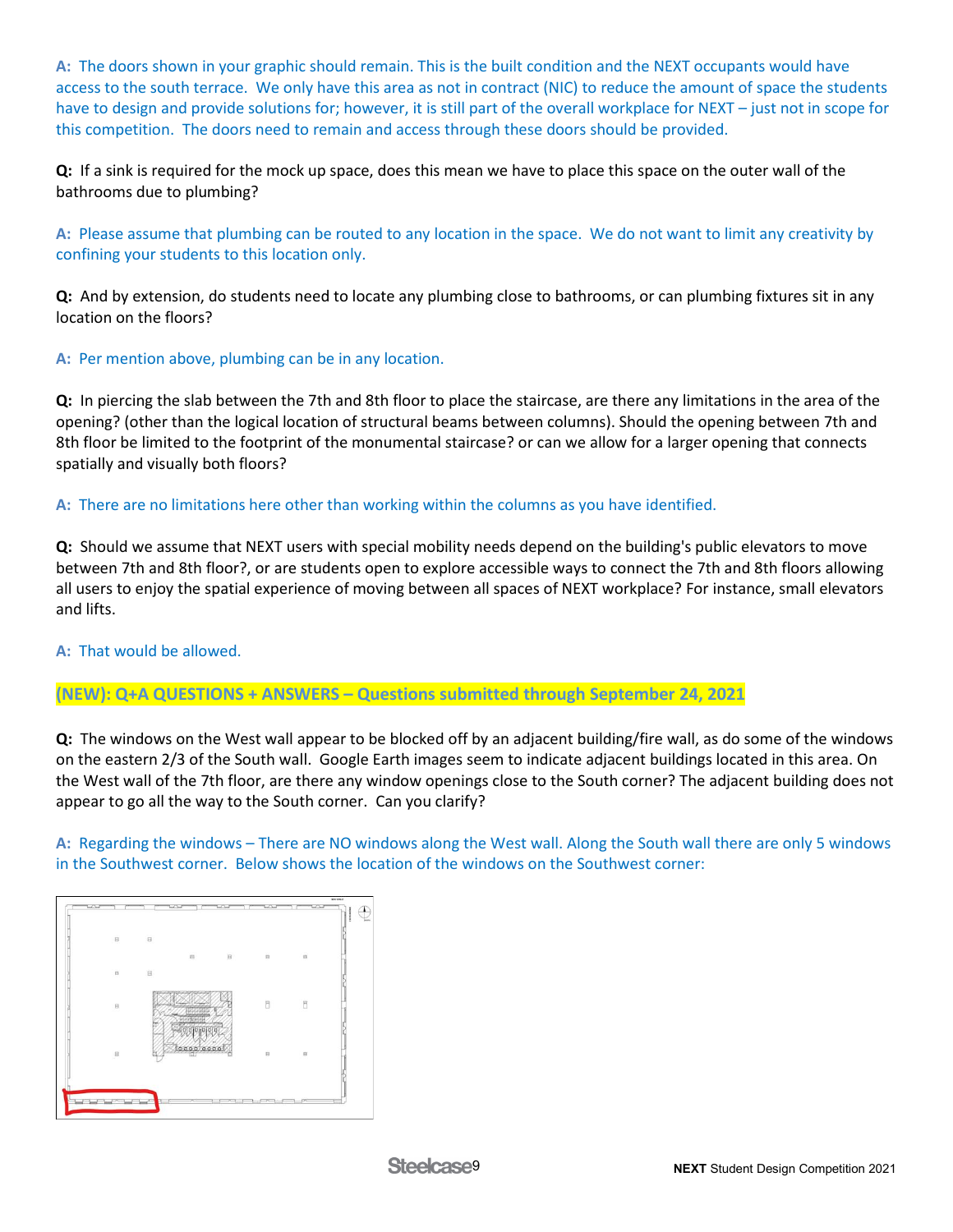**Q:** On the 8th floor, there are several doors accessing the adjacent space (terrace?). Must we create a common lobby and corridor that is shared on Level 8 to access these doors to the adjacent space that is NIC without going through the NEXT tenant space?

**A:** There is no need for this. As mentioned in the previously published Q+A, there is no additional tenant on the 8th floor, we merely removed the portion shown as NIC from the scope to reduce the amount of SF the students needed to design for this competition. In reality, the spaces shown as NIC would be used by NEXT.

**Q:** Are the (2) Wellness, Respite, Relaxation Rooms 200SF per room or is this for the total area for both rooms?

## **A:** 200 SF per room.

**Q:** Can any structures be added to the outdoor terrace on Level 8 for shade or rain protection? If allowed, could these structures include temporary screens or enclosures for all-season use?

**A:** No permanent/built structures should be added to the terrace. Please consider placing shades or a canopy. There are a few different options available as outdoor options from Steelcase partners shown on our website.

**Q:** Can you clarify structural beam locations between columns for coordination with stair openings? We assume existing structural beams cannot be cut. Is that correct, or do we have full latitude to locate the stair opening without regard to structural beams? Since column alignment varies across the plan, there is some confusion where beams may be located.

**A:** Regarding the structural beams, there is no clear grid expression in the ceiling and it is unclear where they are located. Therefore, for the purpose of this competition, the students may make assumptions and have the latitude to place the stairs wherever it best meets their design intent.

**Q:** What type of equipment or furnishings might be needed in the video or photography studio (seating for models, prop storage, display table/shelving, a digital workstation, etc.) Can you expand on needs for these spaces?

**A:** Video and photo studios are a mix of transitional and working spaces.

- Transitional needs are where people, product, props, and equipment are 'staged' before and after being on the live set
	- o You might expect to find tables and shelving for optional or anticipated items near the set
	- $\circ$  It is also important to support food service often catered for working sessions.
- Working spaces are where equipment (lighting, cameras, lenses, etc.) are stored and staged before, during and after a shoot.
	- $\circ$  A desk, chair, storage for memory cards, hard drives, computers, etc.; this is a MUCH bigger deal in video because of high file storage requirements; this can be on a mobile rig like a cart during a shoot.
	- o Editing requires neutral color backgrounds, controlled lighting (often dimmable), and editing stations (computer, large monitors, seating, etc.)

**Q:** What is allowed on the 8th floor north terrace? Can the floor of the terrace be covered in landscape materials like gravel, wood planking, stone pavers, plants, trees, etc.

**A:** What will be reviewed and evaluated on the exterior terrace are the applications/settings of furniture provided for the employees. There is no expectation or evaluation for design of the landscaping or architecture – especially since this is an interior design competition. Your students may choose to do this if they wish; however, any plants/trees must be in pots – not dug into the floor.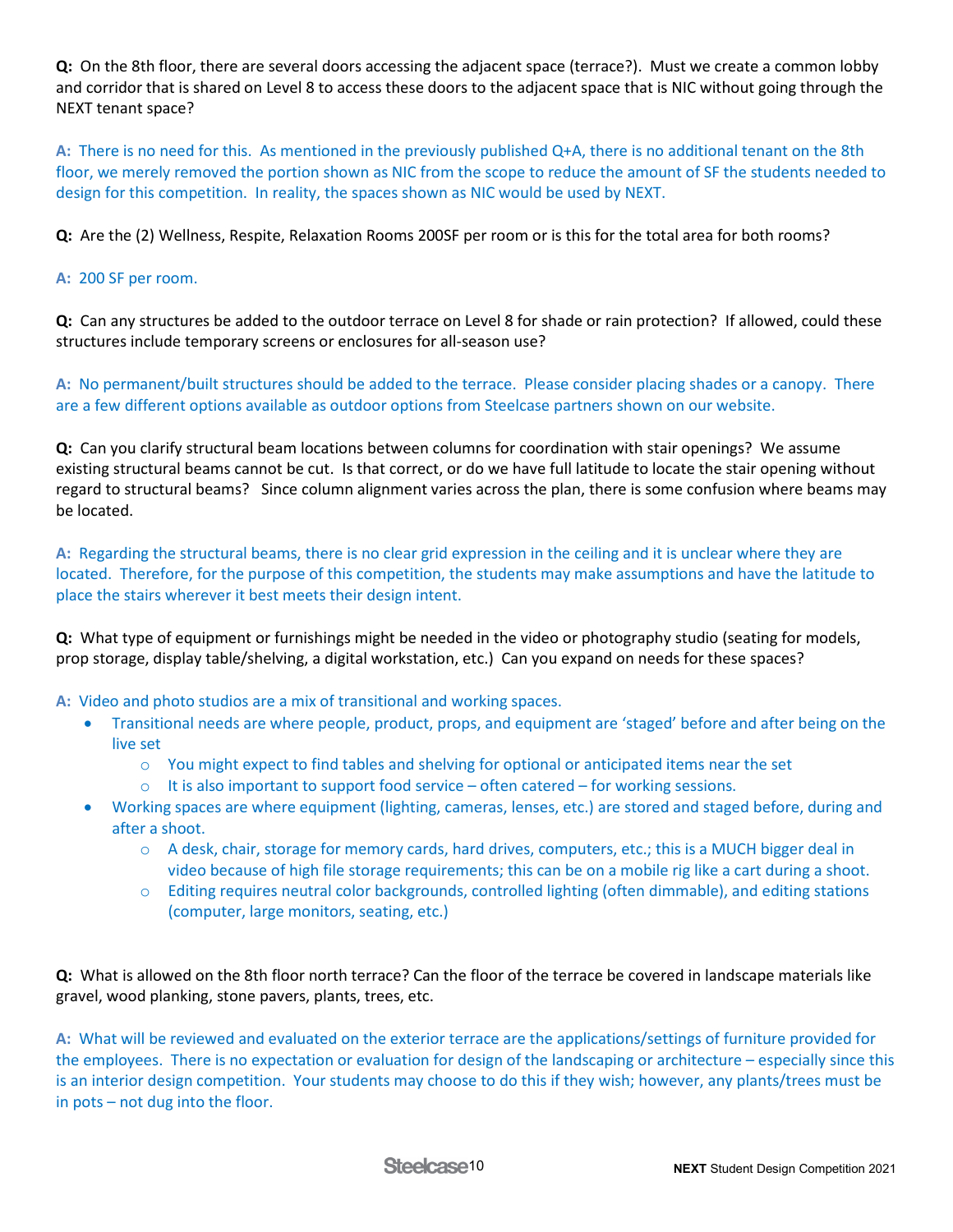### **Q:** What is the weight restriction for the north terrace?

#### **A:** Unknown – students may make assumptions here.

**Q:** Can the 8th floor south wall N.I.C door be moved to opposite side of space? Next to restroom door. Can any other doors me moved from their current location?





**Q:** Do the double doors leading to the south terrace need to be publicly accessible?

**A:** NO. As mentioned in the previously published Q+A, there is no additional tenant on the 8th floor, we merely removed the portion shown as NIC from the scope to reduce the amount of SF the students needed to design for this competition. In reality, the spaces shown as NIC would be used by NEXT.

**Q:** Can existing storage N.I.C be used for storage requirements of the client?

**A:** NO.

**Q:** Do all offices and other spaces need to be ADA?

**A:** Yes.

**Q:** The column on the 8th floor at the left in front of the door does not have a beam in it, can we take it out?

**A:** If no beam is shown, that may be an error in developing the revit/autocad files. This is actually a beam that is on grid; therefore, it must remain.

**Q:** How many people will be using these spaces at a time?

- Video studio 6 to 10 people, no more than 10 would be in the room at any given time.
- Photo studio  $-6$  to 10 people, no more than 10 would be in the room at any given time.
- Product development room 6 to 10 people, no more than 10 would be in the room at any given time.
- Retail mockup space 6 to 12 people, no more than 12 would be in the room at any given time.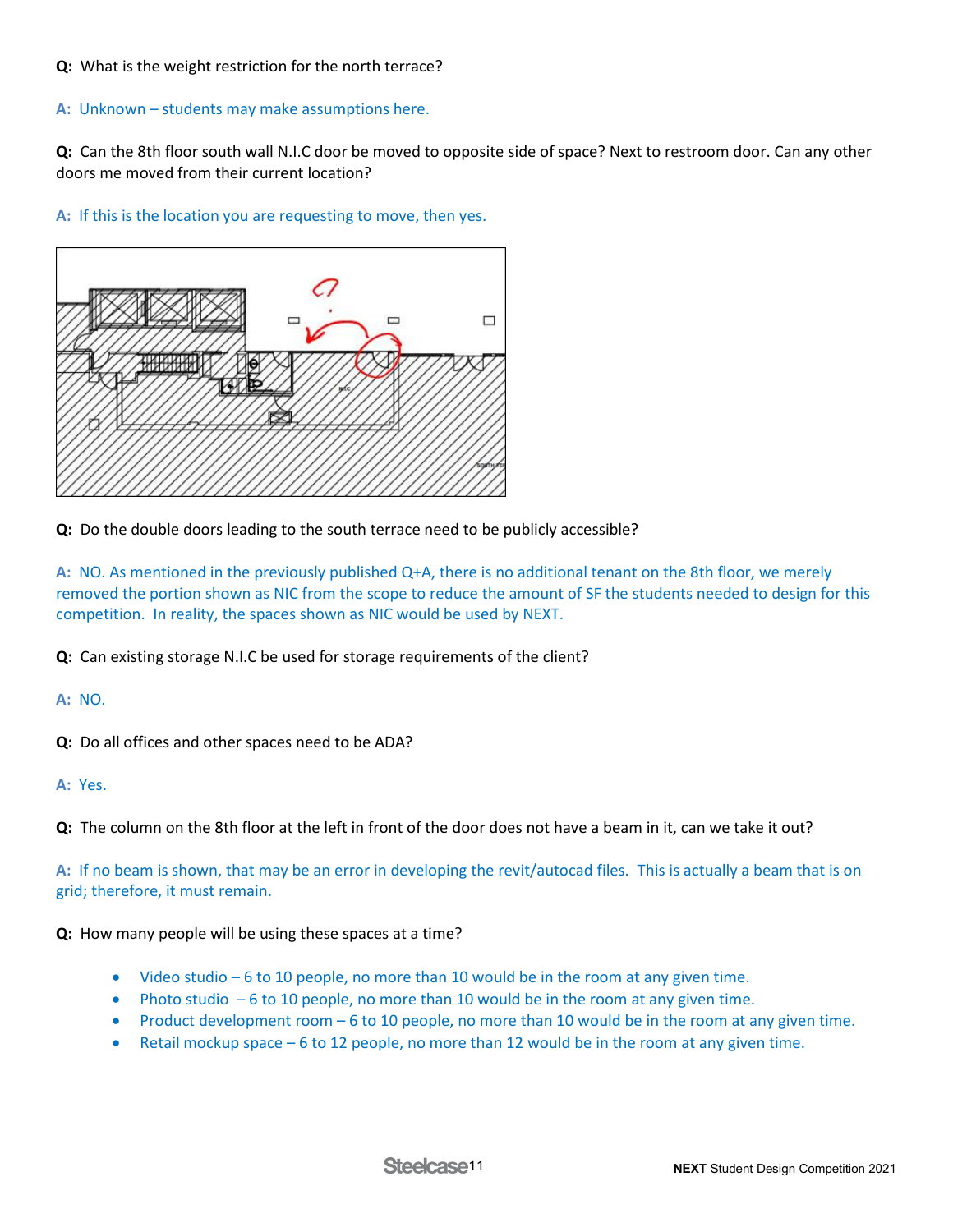**Q:** I noticed that Post-Pandemic Design is mentioned in the overview (Page 4, 9) and resources (Future of Shared Spaces). However, Covid-19 standards are excluded from the competition purposes at the Q&A. Can you please clarify whether Post-Pandemic design is a design criterion or not?

**A:** These mentions on page 4 and 9 of the "2021 NEXT Overview + Program" document are merely referencing the workplace in the post-pandemic era – not a reference to Covid-19 safety protocols established for during the pandemic. Pandemic design principles are not a design criteria for this year's competition.

**Q:** My question is, does everyone register even though we can only submit 2 projects per class section?

**A:** Yes, please have each of your students participating register for the competition – individually. Please have them do this before the deadline next Friday (10/1).

**Q:** Do we need to use just Steelcase design elements? I know the majority should be Steelcase but if there are other components that would benefit our designs, can we use them?

**A:** Yes, we ask your students to use products from the entire offering of Steelcase brands as well as all of our partner brands. This is the most extensive collection in the contract furniture industry. If there is a solution your students need that for their design (example – massage table if someone decided to provide a massage room for employees in their "wildcard" space, that is something we do not provide. However, if the student is selecting something from a competitor to Steelcase (ie: it is a furniture option we have in our collection (including our partner brands) but just a stylistic difference), then we ask it not be selected since we are the sponsor of this competition.

**Q:** For clarification, under the requirements for the Resource Centers. The quantity of resource centers is 2 (one for each floor) with requirements of 1 copier/printer, 1 large format printer, a recycling center, etc.

**Q:** Does this mean these requirements are all included in each Center?

**A:** Yes, those are the requirements for (both) locations.

**Q:** A "column" on the 8th floor (C3) does not show any steel/structural component inside the furring. Is this square to be treated as a structural element that cannot be changed/altered or can it be removed?

**A:** If no beam is shown, that may be an error in developing the revit/autocad files. This is actually a beam that is on grid; therefore, it must remain.

**Q:** In the Revit model, the 7th Floor West exterior windows are infilled with a solid. Are these solid wall or window?

**A:** There are NO windows along the West wall. Along the South wall there are only 5 windows in the Southwest corner. Below shows the location of the windows on the Southwest corner:

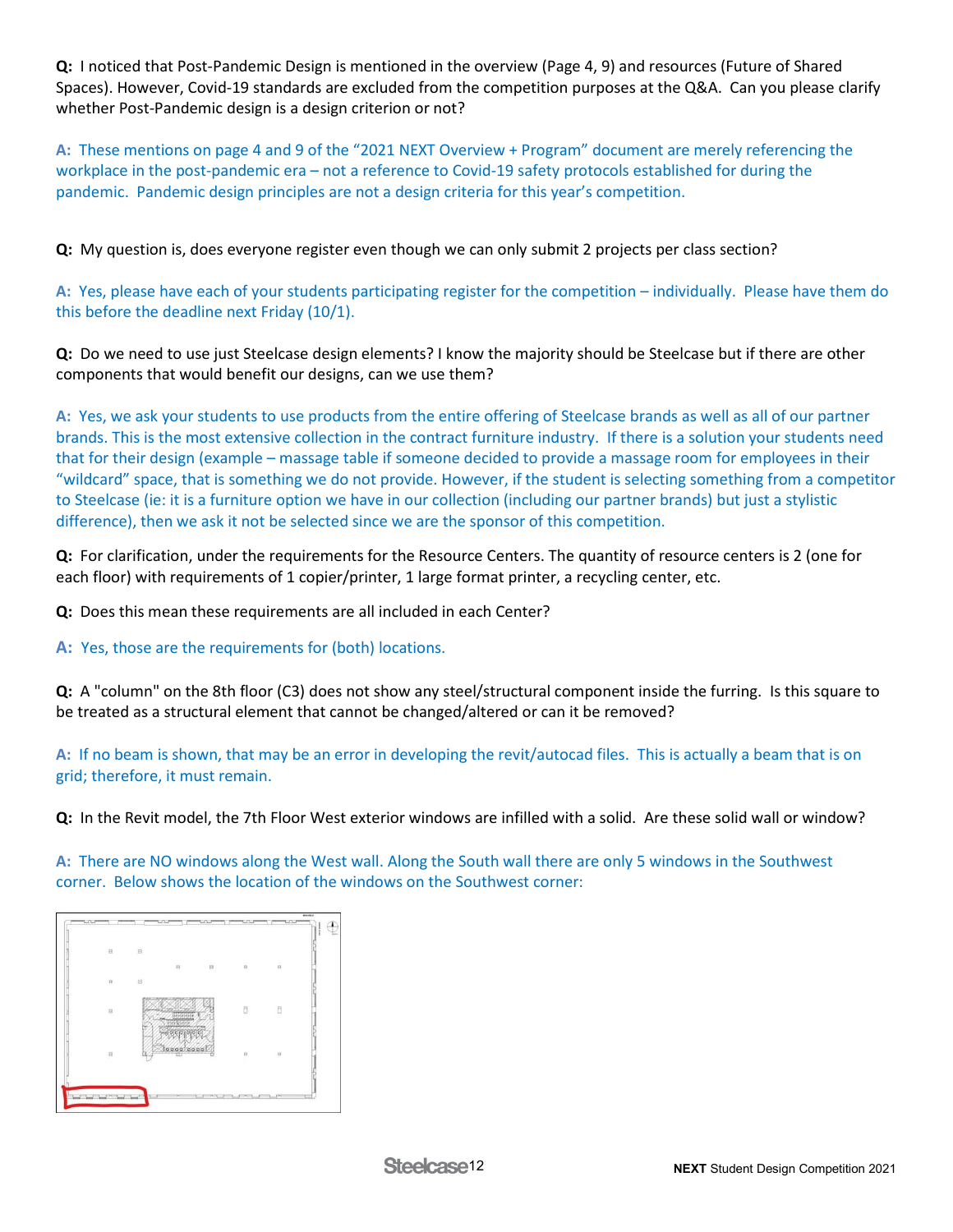**Q:** If/when cutting the floor for the grand staircase in the "bump out" on the 8th Floor adjacent to the North Terrace do we need to allow for any structure supporting the 8th floor floor/ 7th floor ceiling? Is there a beam running across this area?

**A:** Assume no structural modifications are needed and have your students work within the existing column grid.

**Q:** On the 7th floor there are two columns (E6 & E7) that have larger furred out areas. Can these areas of furring be reduced in size so that all of the columns are the same dimensions, or must they remain as is? Are these areas larger because of building systems-i.e. plumbing, electrical chase, etc ?

**A:** These columns are structurally larger on the 7th floor and are concrete. Therefore, they must be left as the size shown on the drawings.

**Q:** Is there a specific theme or mantra that Steelcase is focusing on this year?

### **A:** NO

**Q:** Are we wanted to design/furnish/render the outdoor North terrace on the 8th floor?

### **A:** YES, it is considered in scope.

**Q:** Are we allowed to combine rooms that are similar such as the small/medium meeting rooms and make them a make-shift room that can be changed according to desired size/task?

**A:** Student must satisfy the program and required spaces. Regarding a "make-shift" room, this could become the wildcard space that we have included in the program.

**Q:** What is the exact definition of a retail mock-up space? Is this area somewhere that real customers can come and sample/buy products?

**A:** This space is where product and marketing teams can mock-up a product display that may be installed in a retailer such as Sephora, Ulta, Target, etc.

#### **Q:** Along with the Steelcase furniture, can we add custom made furniture or fixtures?

**A:** You can add custom, however, we encourage you to keep this to a minimum since this is an interior design competition – not industrial design – and since it is being sponsored by Steelcase. Between Steelcase, all the Steelcase owned brands as well as our many partner brands, we have the most extensive offering in the industry and that provides boundless opportunities for this project. As per the program, custom may not exceed 20% of the designed options.

**Q:** Are we able to put electrical in or on the outside of the existing columns?

- **A:** Yes, if this meets design criteria.
- **Q:** Can we change the type of glass that is on the windows to better fit our design?

**A:** NO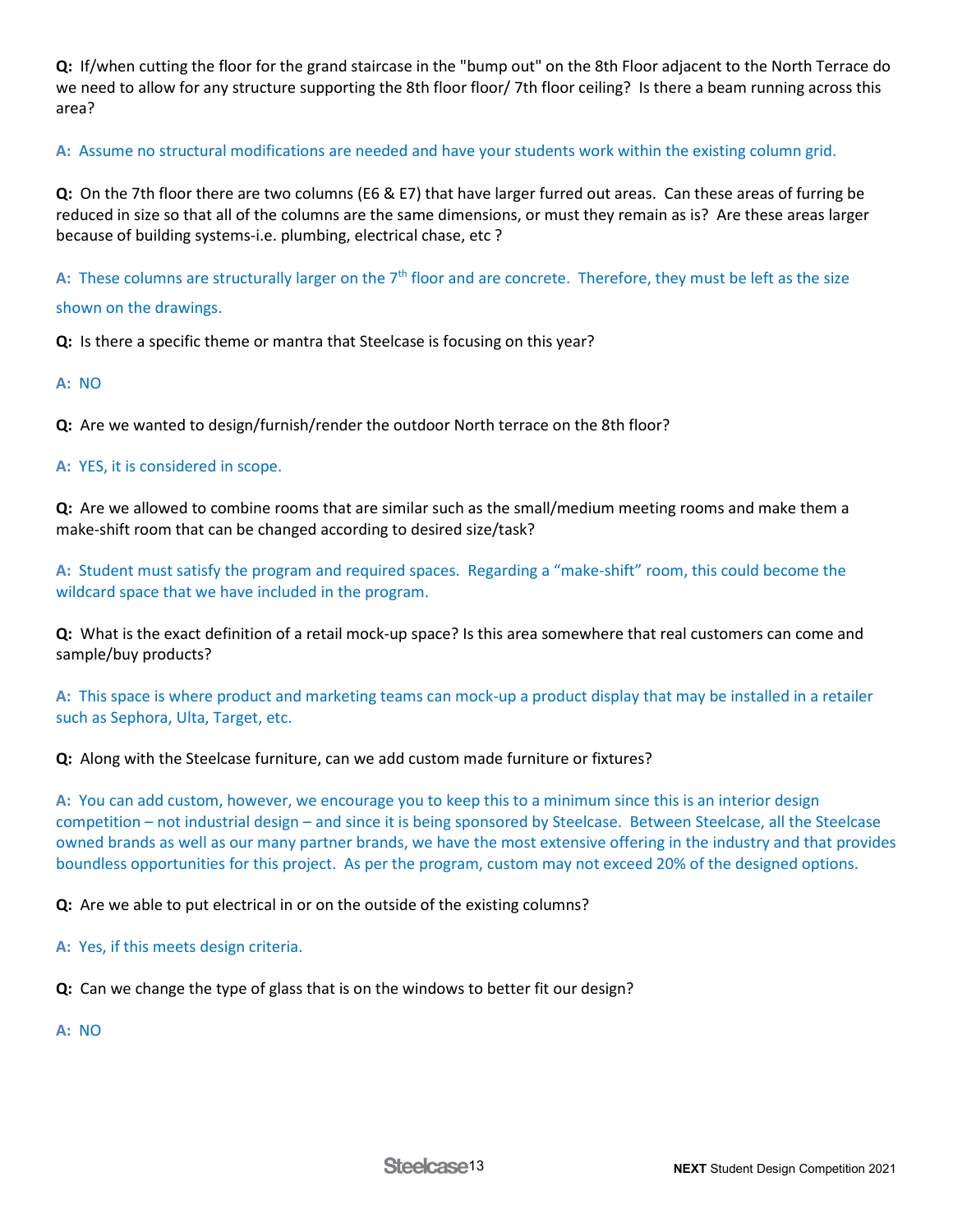## **Q:** What style is the building?

**A:** Commercial, class A space. You can determine the style by Google Maps or Google earth.

**Q:** What can you tell us about the company itself (Branding, colors, history, etc.) to be able to bring into the design?

**A:** This is a fictitious client. Therefore, students can make any and all assumptions here. Regarding history, as mentioned in the program brief, this is a start up brand. Any additional assumptions may be made to fit your design intent. The primary goal is meeting the clients stated business and design drivers.

**Q:** Is the 8th floor the top floor of the building?

**A:** YES

**Q:** Can we add walls, dividers, sun shades or anything else to the terrace?

**A:** No permanent/built structures should be added to the terrace. You could consider placing shades or a canopy or movable screens. There are a few different options available as outdoor options from Steelcase partners shown on our website.

**Q:** Is there any information you can share about the building placement in the city?

**A:** This can be determined by a Google Maps/Google earth search

**Q:** Are we able to change any of the HVAC or make any structural changes?

**A:** No structural changes may be made. The HVAC is not part of the evaluation for this competition. Students may make any design decisions or assumptions for HVAC.

**Q:** Are we able to change out existing windows and doors in the building?

**A:** NO windows may be changed. The only interior door location that may be changed is this one that was stated in a prior answer to Q+A since it opens into a NIC area:

If this is the location you are requesting to move, then yes.

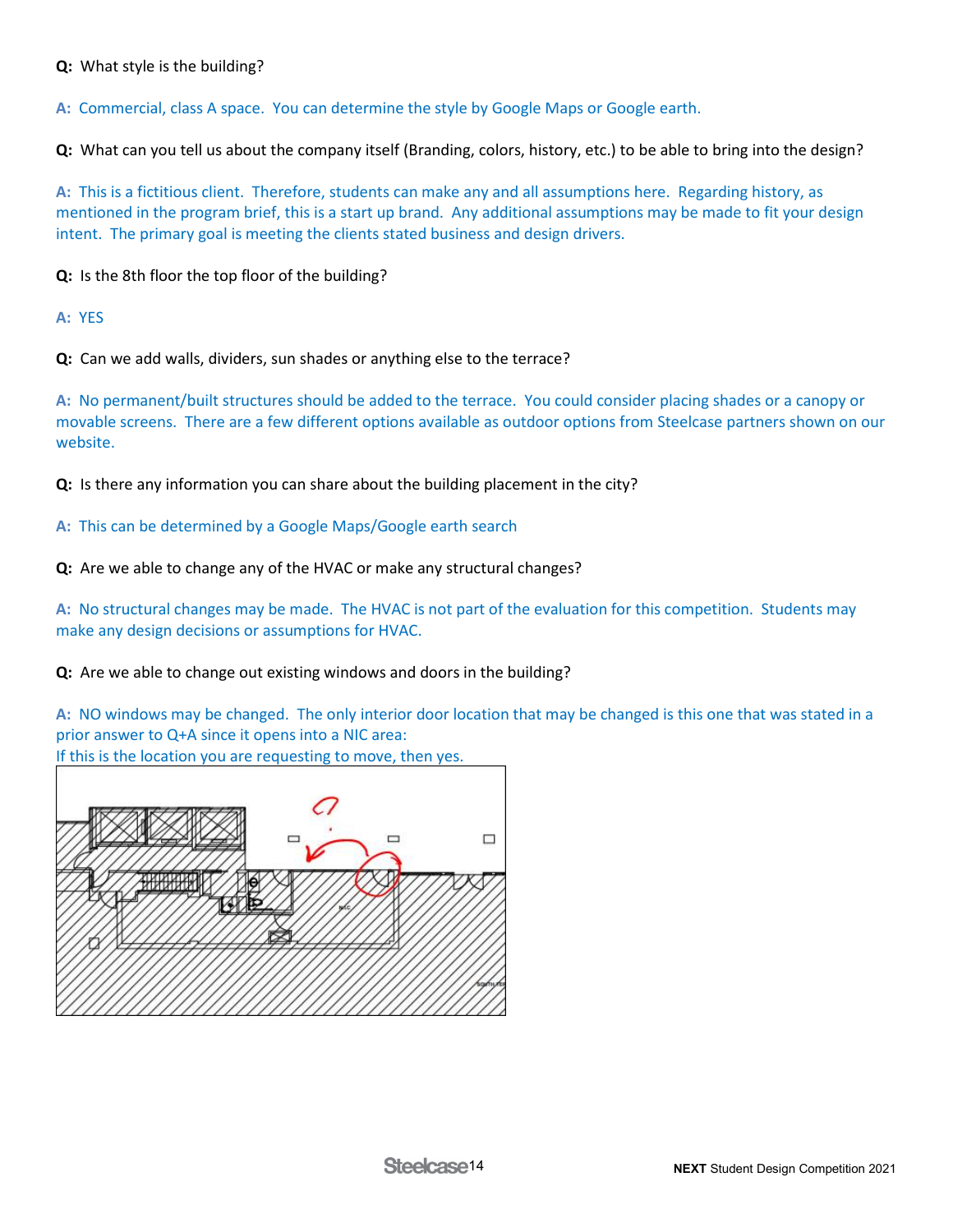**Q:** Is the floor plan required to be ADA accessible throughout?

**A:** ADA is required throughout. Students should also design spaces that provide equal opportunity. An example would be a stadium/tiered seating arrangement wouldn't be ADA accessible; however, there must be an comparable setting that is equal access.

**Q:** What is the total allowed occupancy load for both floors?

**A:** Must follow published regulatory codes that can be researched.

**Q:** It was mentioned in the overview they want to use virtual reality in the future to connect with retailers/customers. Would this be incorporated into one of the meeting rooms/photo studio, or do we need to plan an extra space for it?

**A:** Yes, this can be included into any of the required spaces as long as those spaces meet their stated requirements as well or you could dedicate a VR space if you have additional space or could be your wildcard space. Full discretion is provided here.

**Q:** I know the employees bring their own food, should we consider storage for that (such as a fridge) in the work cafe?

**A:** Yes, a refrigerator would be a good option for the WorkCafe.

**Q:** The contest information states that the existing staircase has been removed from the floor plan and students need to create a monumental staircase. Does this monumental staircase just need to go between the 7th and 8th floor or do we also need it to go down to exit the building/go to lower floors?

A: Only between the 7<sup>th</sup> and 8<sup>th</sup> floors.

**Q:** Can the structural columns be outfitted with electrical?

**A:** Yes, if this meets your design criteria

**Q:** Can we use furnishings that are not Steelcase brand?

**A:** We ask your students to use products available from the entire collection of Steelcase owned brands as well as all of our partner brands. This is the most extensive collection in the contract furniture industry. If there is a solution your students need that for their design (example – massage table if someone decided to provide a massage room for employees in their "wildcard" space), that is something we do not provide and that would be permitted. However, if the student is selecting something from a competitor to Steelcase (ie: it is a furniture option we have in our collection (including our partner brands) but just a stylistic difference), then we ask it not be selected since we are the sponsor of this competition.

**Q:** Does a reflected ceiling plan need to be included? Or lighting that is used need to be specified for wellness purposes?

**A:** It is clearly stated in the "(NEW) 2021 Contest Background and Judging Criteria" document found in the Resources Section of th[e NEXT Website](https://www.steelcase.com/discover/information/architects-and-designers/next-student-design-competition/#winners-and-judges_winner) (under item number 19. **Submissions must include the following (but not limited to)** the following:

**Reflected ceiling plans are (required) for the Work Cafe and Reception areas. Include a legend with ceiling heights identified. Scale: 1/8" = 1'-0" (0.3175cm = 0.3048m).**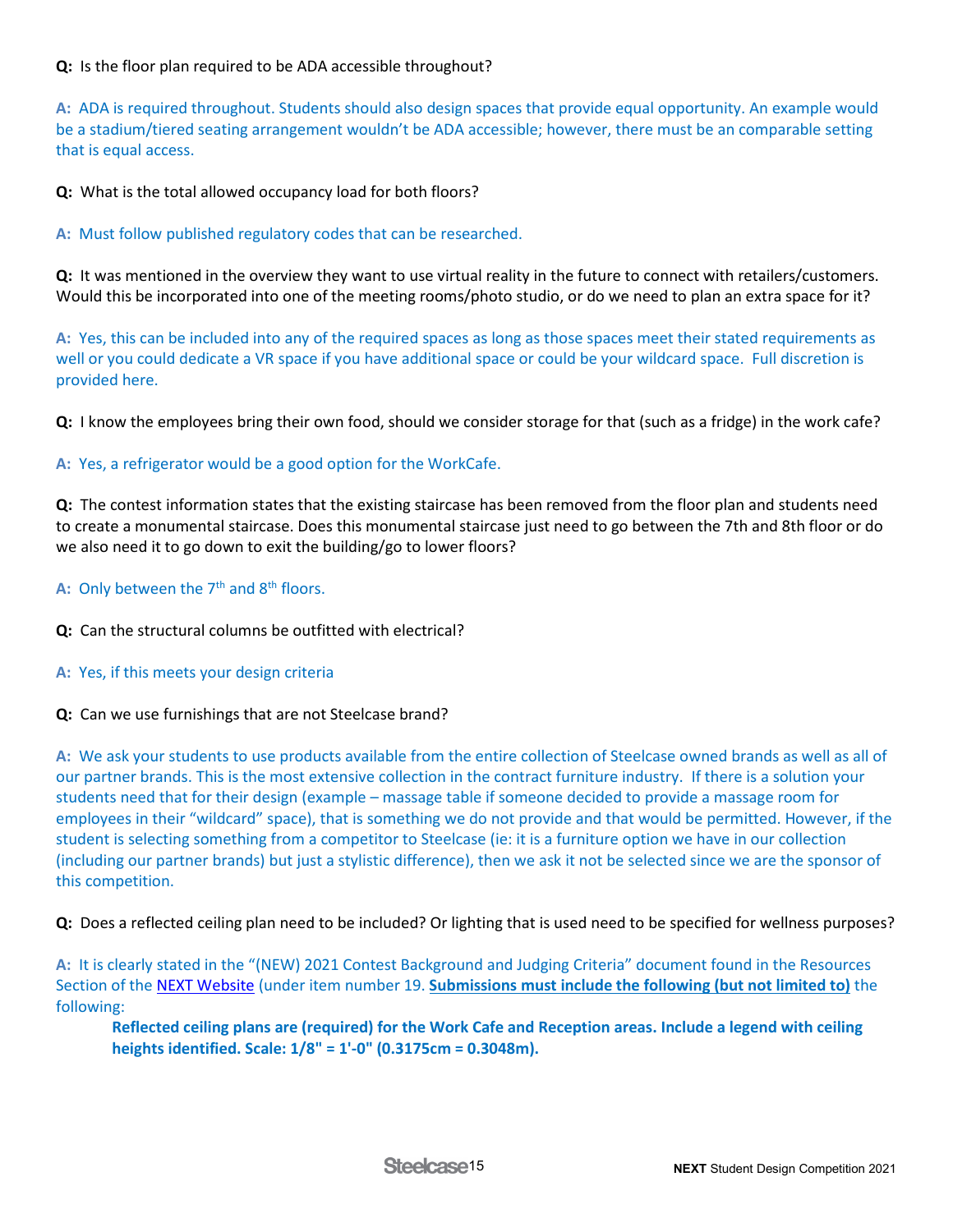**Q:** Do we need to specify what Steelcase , Coalesse, Turnstone, Designtex, and Orange box products we use in the design?

**A:** Also stated in the "(NEW) 2021 Contest Background and Judging Criteria" document found in the Resources Section of the [NEXT Website](https://www.steelcase.com/discover/information/architects-and-designers/next-student-design-competition/#winners-and-judges_winner) (under item number 19. **Submissions must include the following (but not limited to)** is the following:

**High quality digital images of furniture, finish materials and lighting selections per area. All selections must be labeled and coded back to the room location. Please place all images, with labels, on a digital board(s).**

Consider what best communicates your design decisions and selections. You might review last years semifinalist projects on our next website for inspiration [NEXT Website](https://www.steelcase.com/discover/information/architects-and-designers/next-student-design-competition/#winners-and-judges_winner) **However, please note that we are not suggesting this is the only way this can be accomplished.**

**Q:** Are we allowed to apply materials to the columns and beams?

**A:** YES, if this meets your design intent. Columns may be covered or left unfinished.

**Q:** Do we need to account for electrical in the ceiling?

**A:** NO, not required; however, students are free to do so if they wish.

**(ALREADY PUBLISHED): Q+A QUESTIONS + ANSWERS – Questions submitted through September 17, 2021**

**Q:** We are thinking that the (3) elevators open directly onto the 7th floor with a secondary entrance access from the hallway that leads to an exit staircase. We are not sure if this is correct or if there are other considerations that we are not seeing.

A: Yes, the elevators exit directly onto the 7<sup>th</sup> floor. This is identified by the red arrows. There are two entrances (openings) that lead to doors that provide access to the building staircases. These are identified by the blue arrows.



## **Q:** Does WIFI reach out onto the terraces?

- **A:** Assume yes
- **Q:** Where is the entrance on the 7th floor?
- **A:** Direct access off of elevators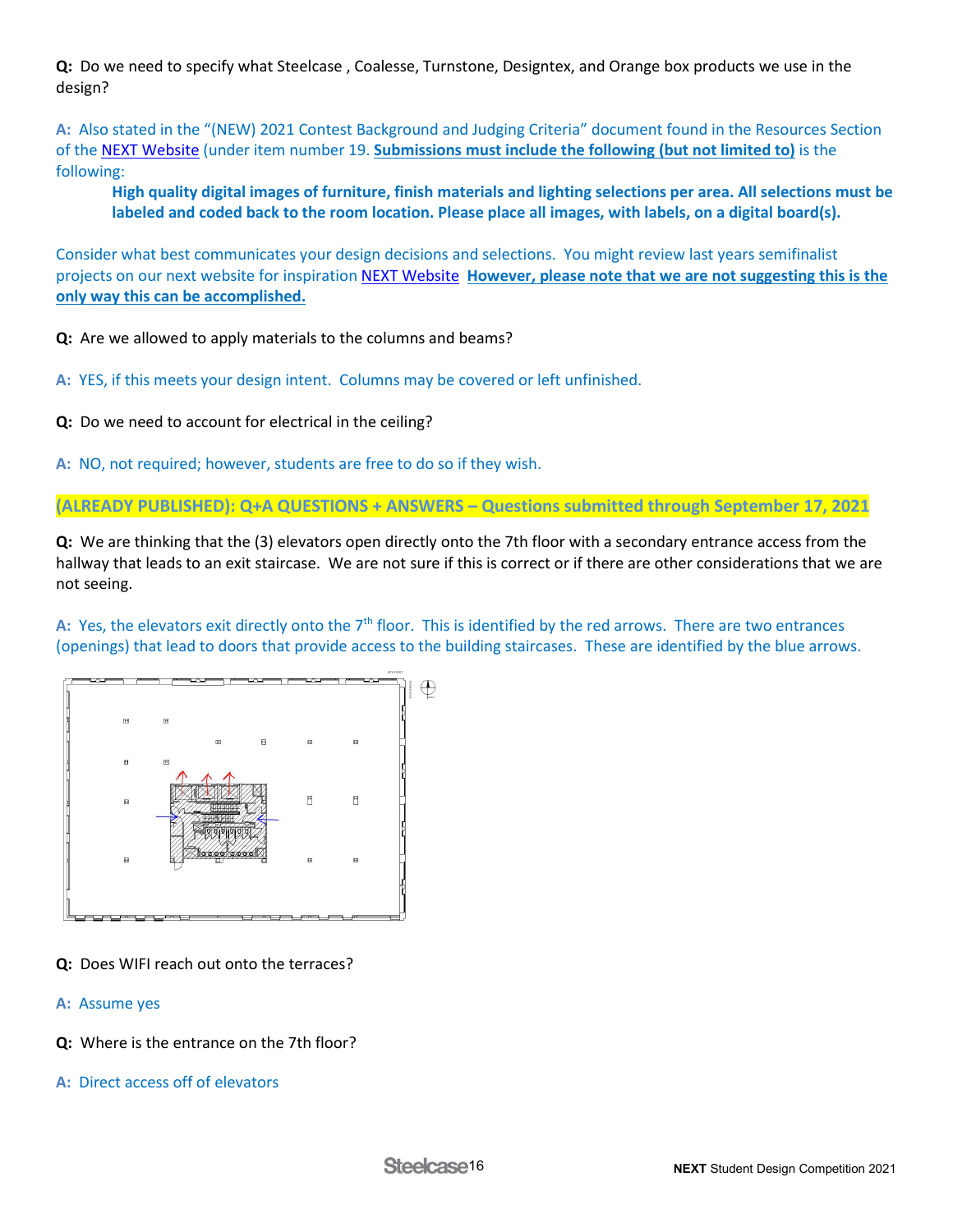**Q:** Can we combine spaces (for example, video and photo development, marketing, product development, etc.?

**A:** If this meets your design intent and the requirements of the requires spaces, then yes; however, please note, in our feasibility space planning these were planned as separate spaces and the student may be left with a lot of additional unused space.

**Q:** Do we have to include an HVAC and fire safety plan?

**A:** No, for this competition, it is not required and we will assume that has been accommodated for; however, if your program requires this for your student projects it can be provided; however, it will not be used for evaluation purposes of reviewing the projects since it isn't required.

**Q:** Does the other tenant on the 8th floor have access to the 8th-floor outdoor terrace?

**A:** No, there is no additional tenant on the 8th floor, we merely removed that portion from scope to reduce the amount of SF the students needed to design for this competition.

**Q:** How much square footage is on each floor? How much does the first floor have? Second floor?

**A:** This can be calculated by the students for each floor from the AutoCAD and/or Revit files.

**Q:** Are there any COVID-19 policies enforced that will affect design choices?

**A:** For the purposes of this competition, assume no. All requirements (and what will be evaluated by the judges) is in the program documents.

**Q:** Are there any parameters for the Wildcard Space?

**A:** No requirements other than what is stated and remaining within in all regulatory codes.

**Q:** What kinds of service does "coffee service" in the Work Cafe entail? Will some workers take your order or a selfserve coffee bar?

**A:** Self-service.

**Q:** What exactly is an "HDVC telepresence"?

**A:** We will not dictate specific use here. This is something that can be researched by students regarding best practice solutions and planning ideas and there are many recommendations from a variety of Steelcase resources.

#### **Q:** Is the 8th-floor terrace covered?

- **A:** Not covered.
- **Q:** Are we allowed to drop the ceiling?
- **A:** Yes, if this meets your design intent and meets regulatory codes.
- **Q:** Should seating be spaced out according to Covid standards?
- **A:** For the purposes of this competition, assume no.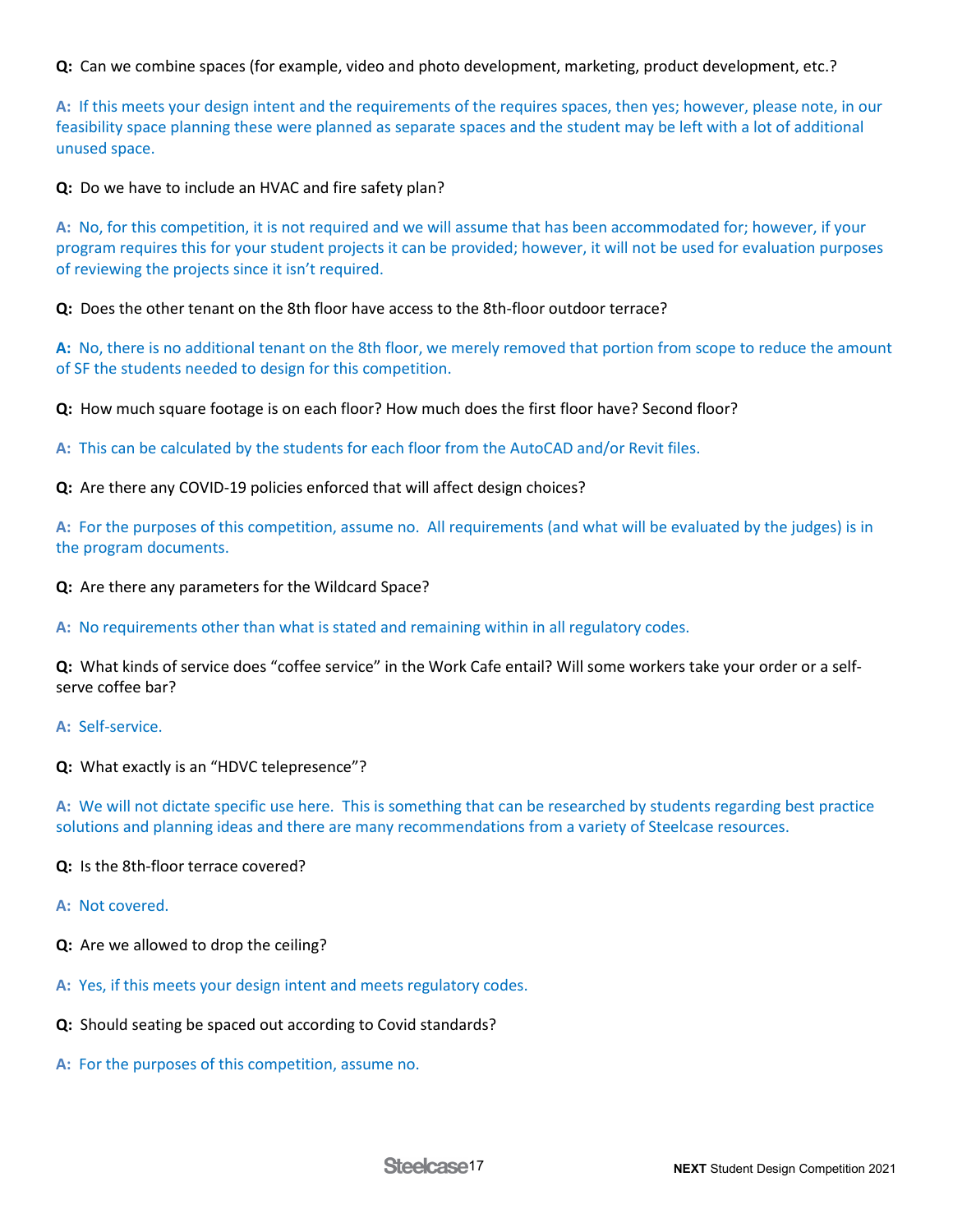**Q:** Since there is a mother's room, are there other areas that need to be child-friendly?

**A:** No. This space is intended for nursing mothers that may need to use breast pumps, etc. once they return to work from maternity leave; however, it is not intended to have children present on site.

**Q:** What types of things are expected to be on the Hospitality counter in the Large meeting space?

**A:** Catering that is brought in. Self-Serve food items, etc.

**Q:** Do any of the windows open, and can we change window types for the terrace area.

**A:** Assume none of the windows are operable and there and the window types may not be changed.

**Q:** Can we create larger openings for the Terrace area?

**A:** The openings should remain as they are.

**Q:** What type of events will typically happen on the terrace?

**A:** Internal team events, a secondary work zone for employees, events with clients – basically, the same types of activities/events as inside the building with the option to do outside.

**Q:** Do you have data on the culture, demographics, and diversity of your employees?

**A:** This is a fictitious client. Students can make any assumptions here that support their design intent and they can attribute their design decisions to support this and the client's stated goals/objectives (in program) for this project.

#### **Q:** What does diverse mean to you?

**A:** For the purposes of this competition, think of diverse as cross-generational, gender neutral, and multi-cultural as well as supporting individuals with different needs (ie: inclusive design).

**Q:** What do you mean you say to incorporate "power and connective technology" throughout the space?

**A:** Access to power sources and wireless technology (WiFi) and multiple appliances (devices) throughout the space.

**Q:** How formal would you like the space to be?

**A:** No expectations. This is left to the determination of the student to express their creativity.

**Q:** Will there be children coming into the space/will employees be able to bring their kids to work if they need to be looked after?

## **A:** Childcare is not provided and not part of the program.

**Q:** Can we add additional spaces that are not required like a daycare or a napping area?

**A:** If this meets your design intent and it can be supported while also addressing the required spaces, it may be permitted; however, please know there are additional code requirements and needs that must be met/incorporated if a daycare is added.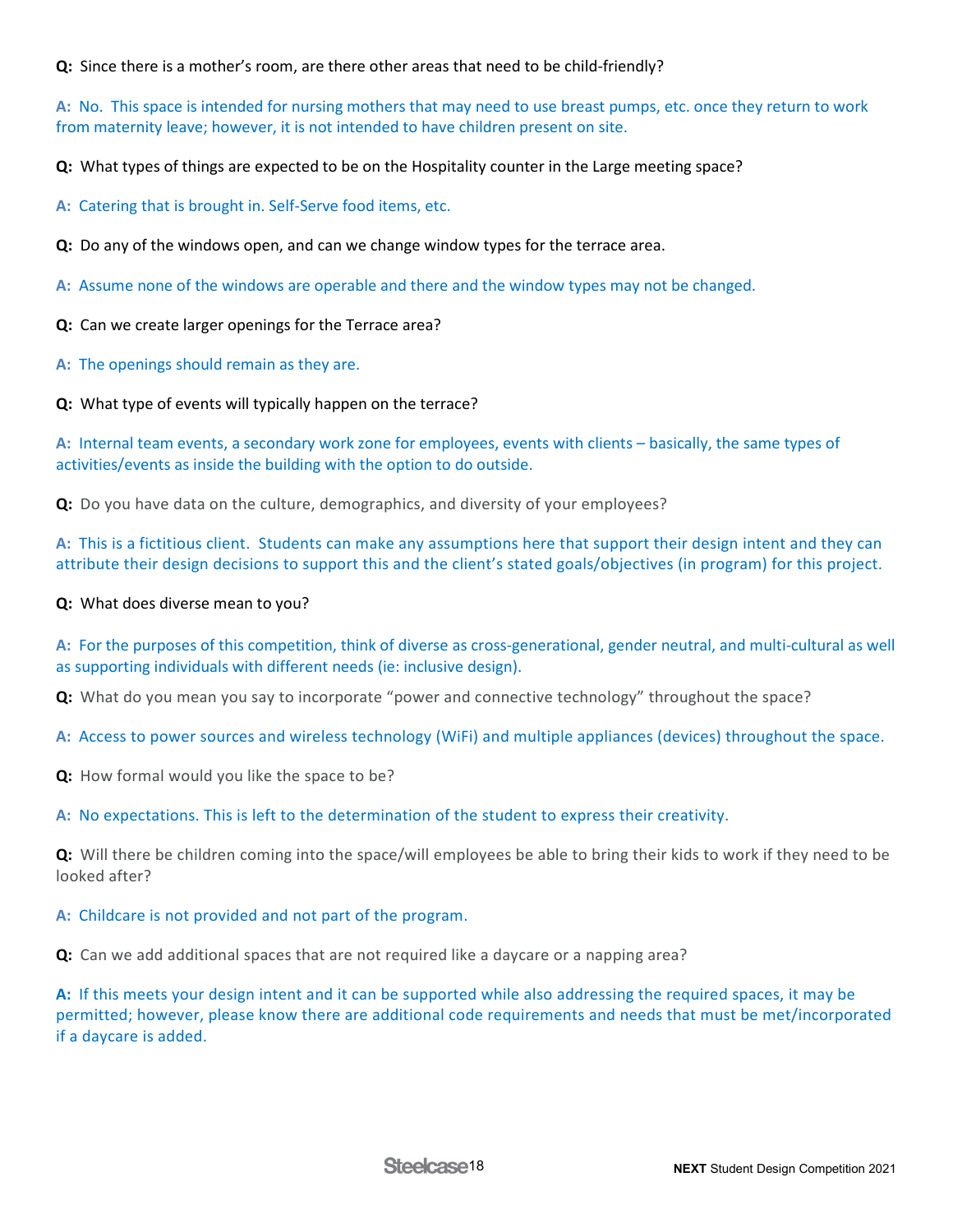**Q:** Can we change the door hardware so that it can be opened with a personal device?

**A:** Yes. If this meets your design intent and it can be supported while also addressing the required spaces, it may be permitted.

**Q:** Are we allowed to add extra structural elements such as walls, beams or columns to our design? May we add or change the windows?

**A:** You may add structural elements as mentioned in the interior and within the contracted space. Windows may not be added or changed.

**Q:** Are their judgements based on professional vs creative design since this is for an office space? If so, what is preferable?

**A:** There is no preference here. If students include all of the stated requirements, there is no preference/recommendation on style as that is subjective and each of our professional judges have their own individual preferences.

**Q:** Is there a budget for this project that we must stick to?

**A:** No budget has been established for this fictitious client.

**Q:** Is it assumed that employees are provided laptops or bring their own devices? It was also mentioned that employees are given mobile phones, are we allowed to change this if it collides with our concept?

**A:** As stated, NEXT employees are provided both (laptops and mobile phones) and that should be considered when planning.

**Q:** Are there safety precautions we should plan for the cafe? Is it expected that disposable dishes will be used?

**A:** This is not a traditional cafeteria where dishes and utensils are provided. Occupants will bring their own food; however, disposal of waste should be considered.

- **Q:** Should we include building support spaces such as IT, Mechanical and Electrical rooms?
- **A:** Those are N.I.C. (not in contract). No design needed for these spaces. Be sure to show these NIC spaces in plan.
- **Q:** Are the given SF numbers just a recommendation or do they need to be followed strictly?

**A:** These are general guidelines and should have minimal deviation.

- **Q:** Is it possible to incorporate all of the Steelcase brands such as Coalesse, Turnstone, Designtex, and Orangebox?
- **A:** Yes, and we encourage students to explore their creativity by leveraging many of our brands.
- **Q:** Can other spaces be added to the program such as Meditative Spaces, etc.?
- **A:** Yes; however, all required must be met first and/or this could be your "wildcard space".